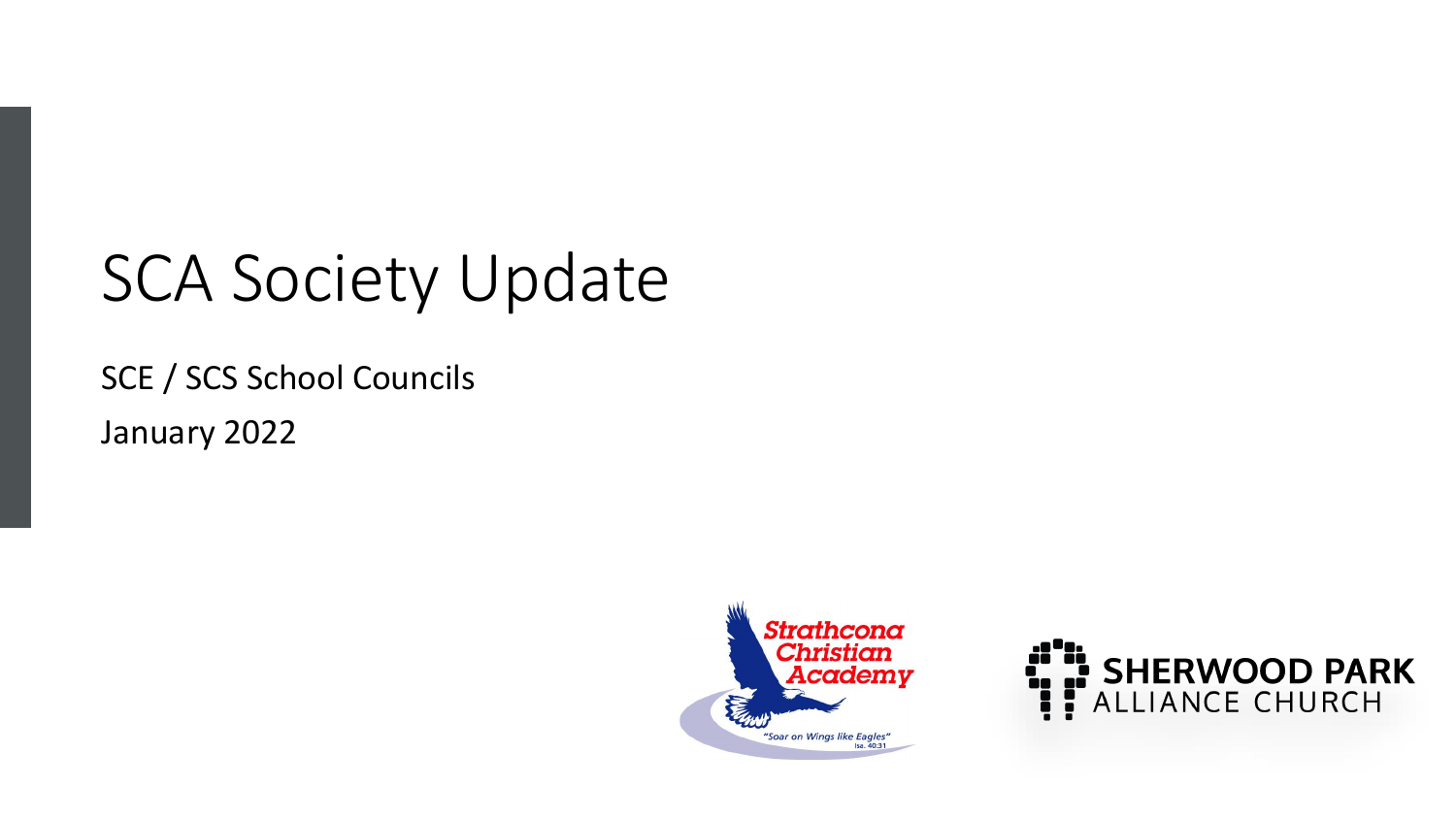### General Updates

- CRA Update
	- Court date was held on Oct 19<sup>th</sup>
	- Judge reserved their decision, still waiting for the ruling
- Flourishing Schools
	- We have joined the Flourishing School Culture tool developed by ACSI
	- Surveys to go out in February, take about 5-10 min to complete
		- Parents, alumni, staff, students
	- Totally anonymous, please share your heart
- Signing of agreement with SPAC
	- Approved by both boards in October
	- Had our board orientation last week and completed the signing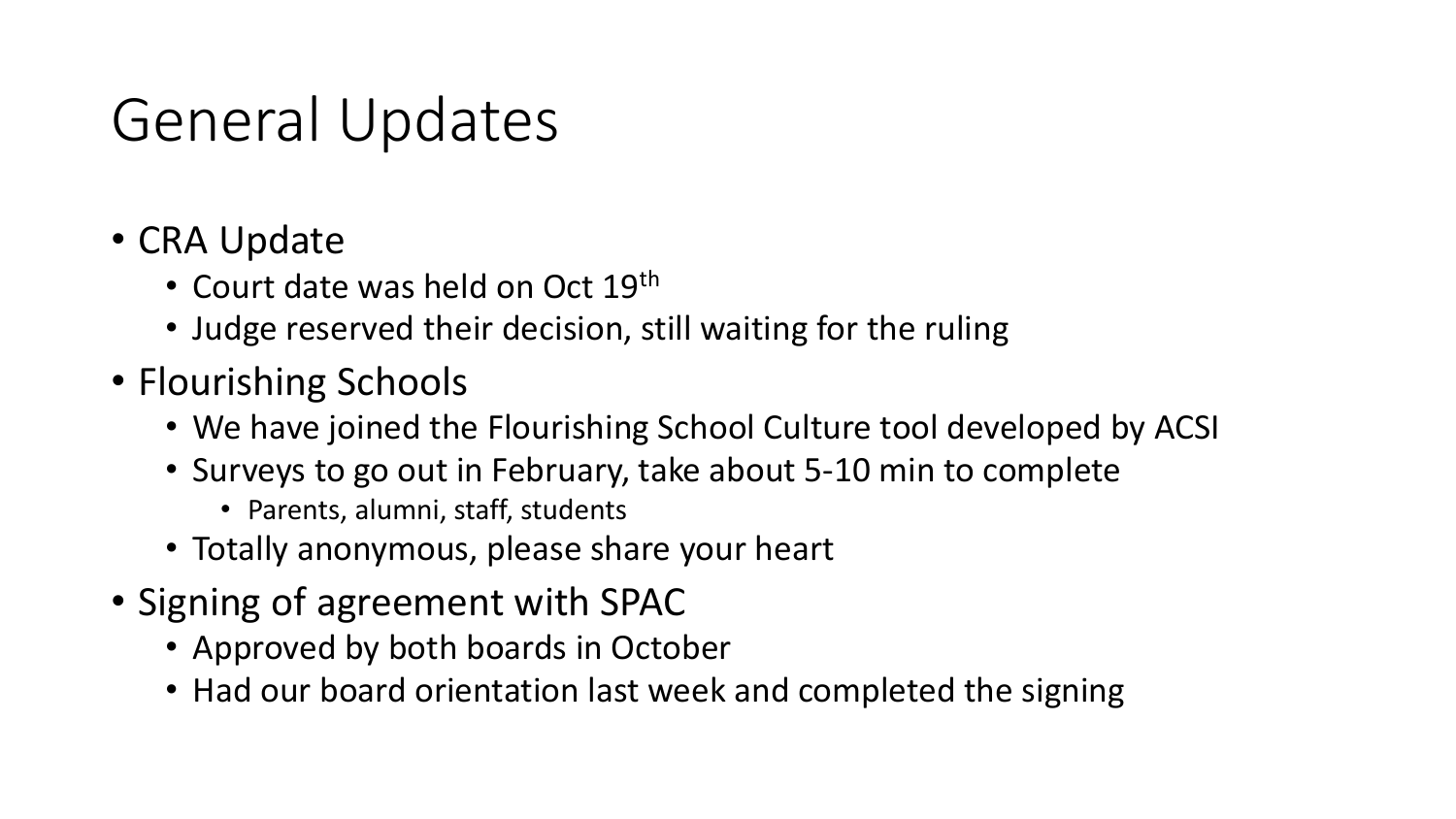#### Parent Survey Link in your email!

The shortfall arises in part from the thirty-six (5.1% of) families currently refusing to pay their full fees. (Financial assistance is available from Sherwood Park Alliance Church for parents in financial need; none has been requested to date by these parents.) To help us manage the repercussions of these parents refusing to pay their fees, please indicate your support for the options below. \*

|                                                                                                              | I support this option. | I do not support this option. |                                                                                                                                                                                                                                                                                                                                                                                                   |
|--------------------------------------------------------------------------------------------------------------|------------------------|-------------------------------|---------------------------------------------------------------------------------------------------------------------------------------------------------------------------------------------------------------------------------------------------------------------------------------------------------------------------------------------------------------------------------------------------|
| Increase fees to all other<br>parents to cover the unpaid<br>fees (approx. \$60 per student<br>for 2022/23). |                        |                               | My preferred option is: *<br>Increase fees to all other parents to cover the unpaid fees (approx. \$60 per student<br>for 2022/23).<br>Cut programming from the SCA budget to balance the budget.<br>Use a collections agency to resolve accounts in arrears (will impact a person's credit<br>rating).<br>Provide an opportunity for other parents to make a donation to offset the unpaid fees. |
| Cut programming from the<br>SCA budget to balance the<br>budget.                                             |                        |                               |                                                                                                                                                                                                                                                                                                                                                                                                   |
| Use a collections agency to<br>resolve accounts in arrears<br>(will impact a person's credit<br>rating).     |                        | 0                             |                                                                                                                                                                                                                                                                                                                                                                                                   |
| Provide an opportunity for<br>other parents to make a<br>donation to offset the unpaid<br>fees.              |                        |                               |                                                                                                                                                                                                                                                                                                                                                                                                   |
|                                                                                                              |                        |                               | Other:                                                                                                                                                                                                                                                                                                                                                                                            |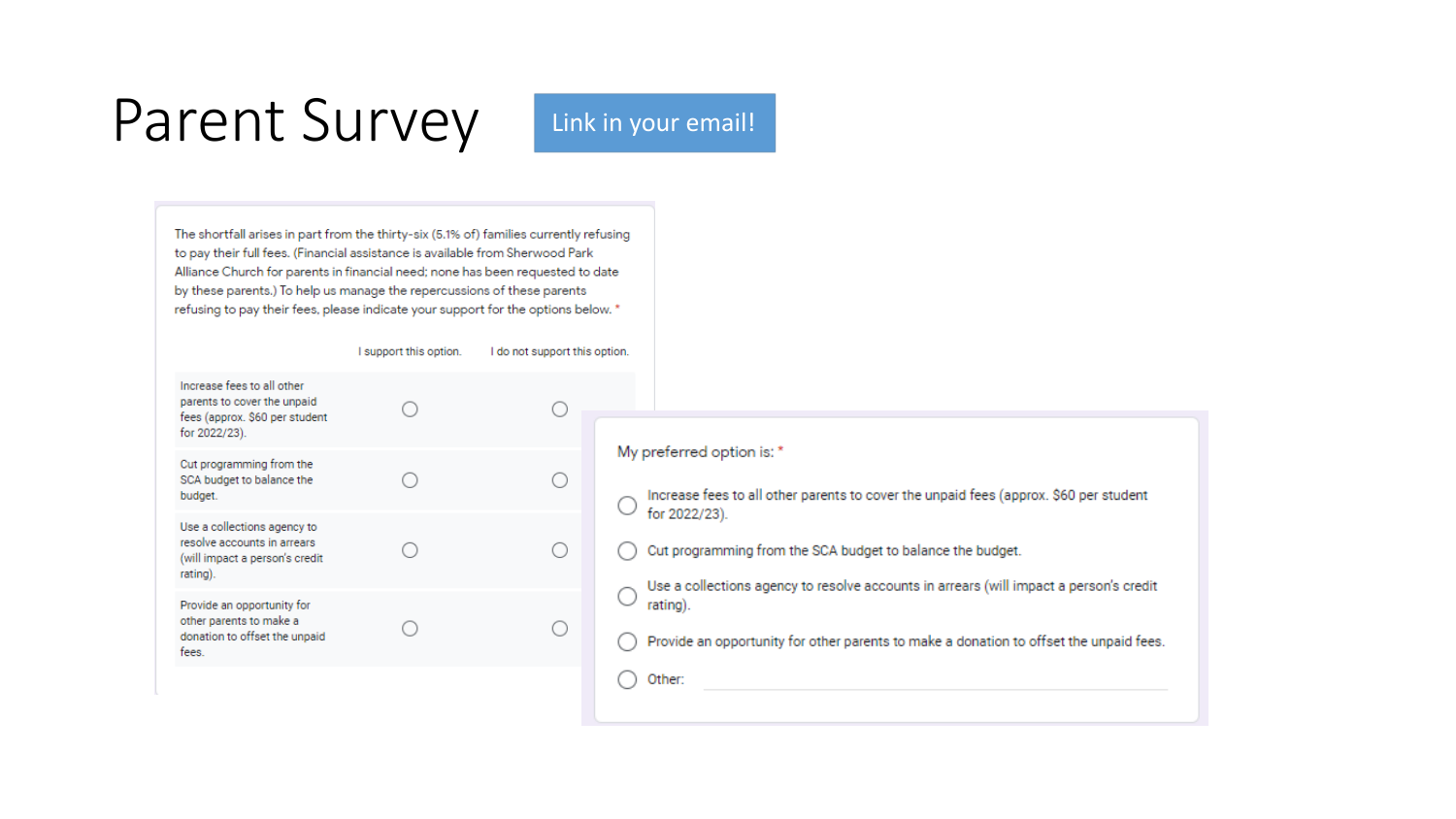## Background (Cole's Notes)

- Concerns over transparency and fees raised by parents the last few years
	- We're a third party owned facility, majority of fees going to building costs.
	- Don't receive full funding for building, parent fees to cover the balance (same for Edmonton Christian, Millwoods Christian, anyone who owns their building)
	- Recording of details was presented in October
- Last year collected parent concerns, developed agreement with SPAC
	- Presented in Sept, approved in October
	- Most of those parents continue to refuse
	- Everyone has been reached out, majority don't engage, others aren't satisfied with what's been done
- Between refusers and drop in provincial funding we're facing shortfall
- The Society (and EIPS) can't remove people for not paying (Education Act)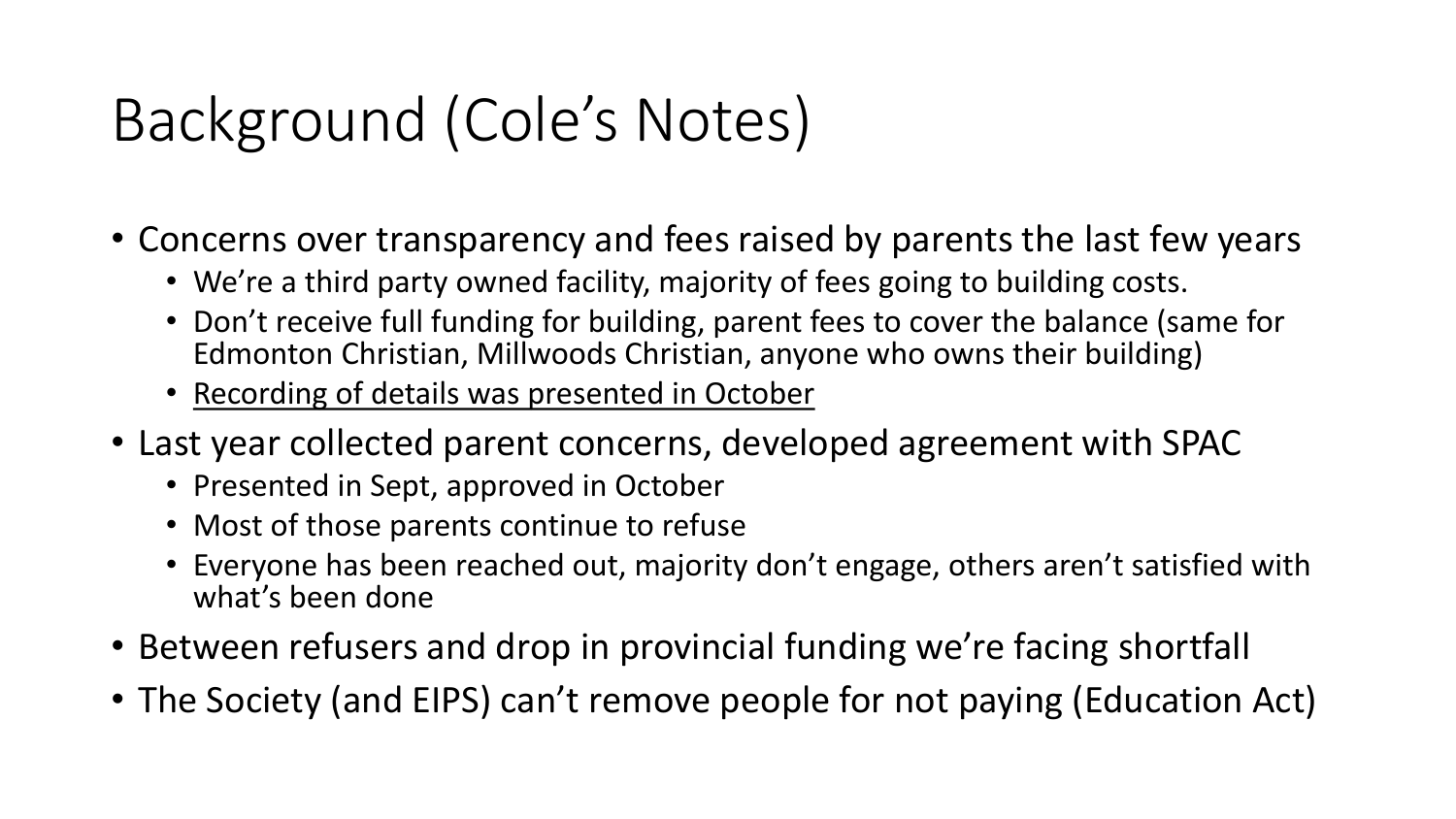## 22/23 Society Fee Setting Proposal

- Current refusal of fees projected to be **\$92K**
- Provincial funding was cut by **\$168K**
- Projected shortfall this year is **\$82K (5% of budget)**
	- Recording of details was presented in October
- Pending feedback from councils and survey, the Society Board is recommending a fee **increase of \$60 per student**
	- This is approximately **4% of the annual budget** for a total of **\$70K**.
	- First increase in many years.
- In parallel working on a policy to handle non-paying parents in effort to reduce this cost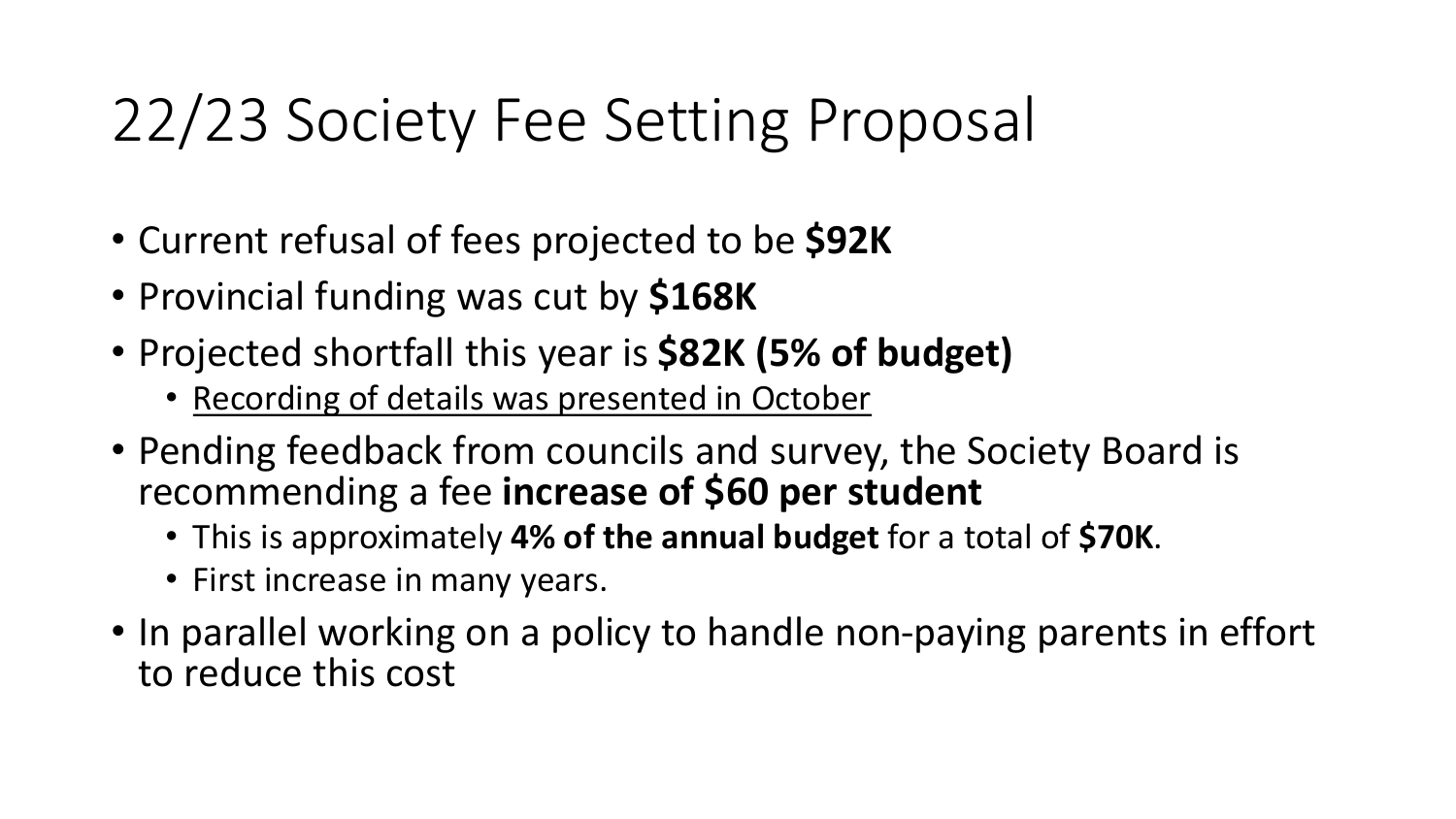#### Arrears Policy

- Collected information from
	- Elk Island Public Schools
	- Alberta Education
	- Vanguard Collections
	- Alternative programs (Edmonton Christian, Millwoods Christian, Calgary Christian, Trinity Christian)
	- Parent survey sent out to collect feedback
- Drafting policy to implement 22/23 school year
	- Seek feedback from EIPS, SPAC, Parents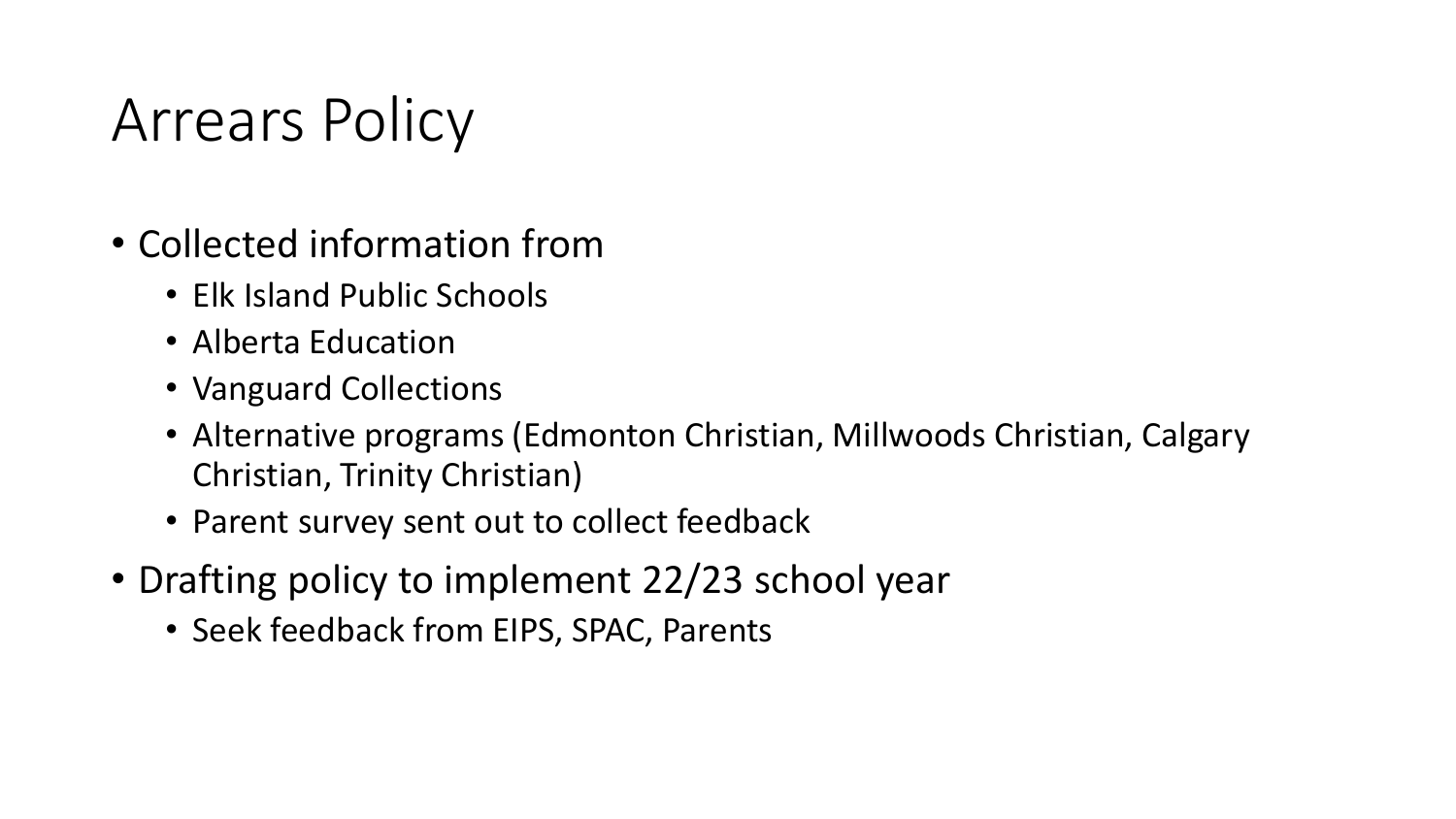## School Council Consultation

- So far the survey has over 300 responses
	- We have read every single response and comment
- Bulk of families have told us that they support the Society using a collections agency – do you agree?
- Bulk of families have told us that are unhappy that fees will increase to cover parents that are choosing not to pay – do you agree?
	- Again: financial assistance is already available for those that are unable to pay fees